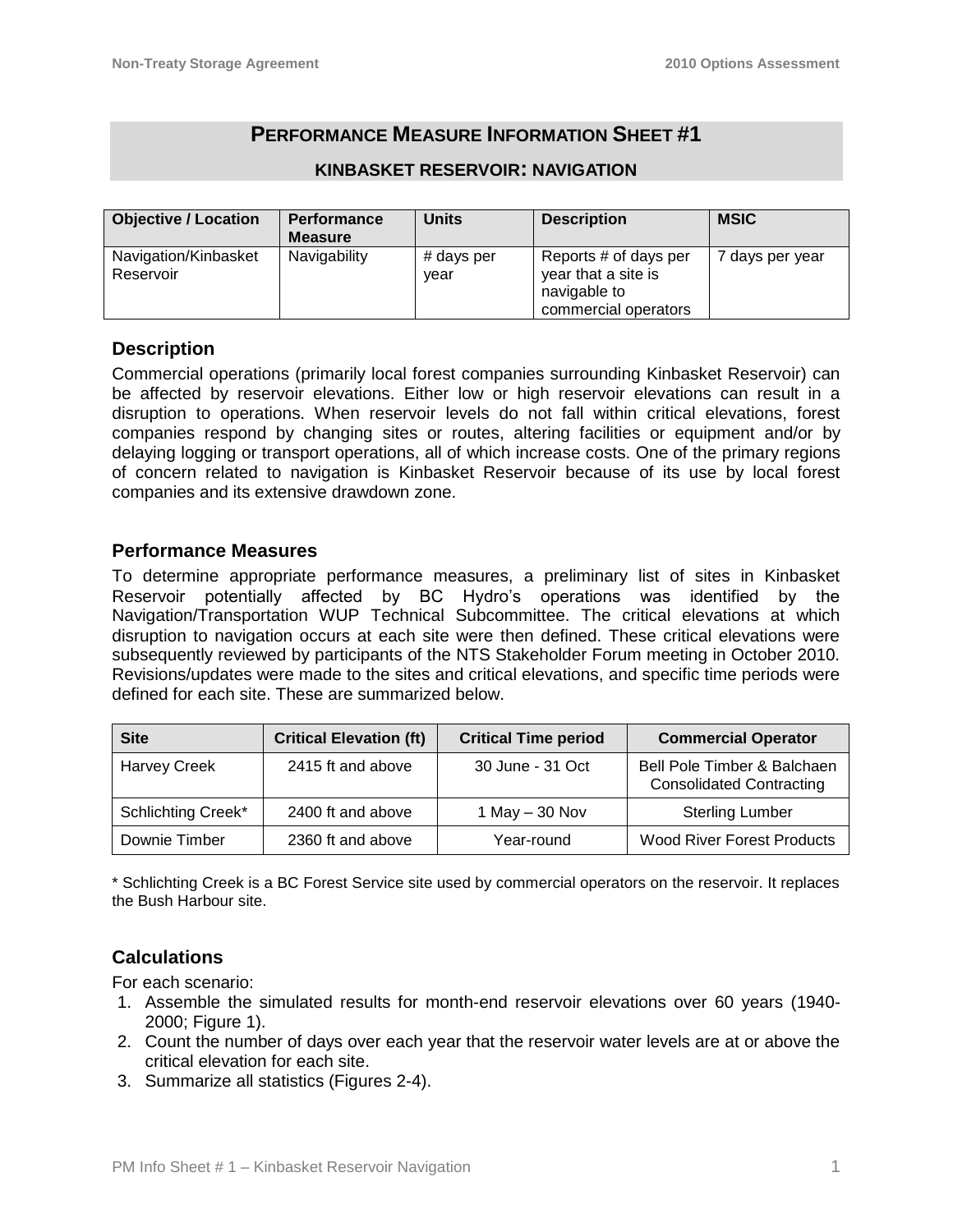

**Figure 1. HYSIM Simulated Kinbasket Reservoir elevations. Median over 60 years showing the preferred elevation ranges for navigation**

## **Key Assumptions and Uncertainties**

- Each scenario is simulated using the same set of system constraints, input assumptions (e.g., load forecasts) and historic basin inflows (1940 – 2000).
- Assumes that the critical elevations for each site are accurate

## **Results**

### **Harvey Creek**

The modeling indicates that all of the four scenarios would perform similarly for commercial navigation at Harvey Creek, except in dry years when the "with NTS" scenarios would cause Kinbasket water levels to be lower than Scenario D (no NTS) and cause navigability at this site to be reduced. This is most pronounced under Scenario B due to the deeper draft (i.e., 0.5 MAF) provision.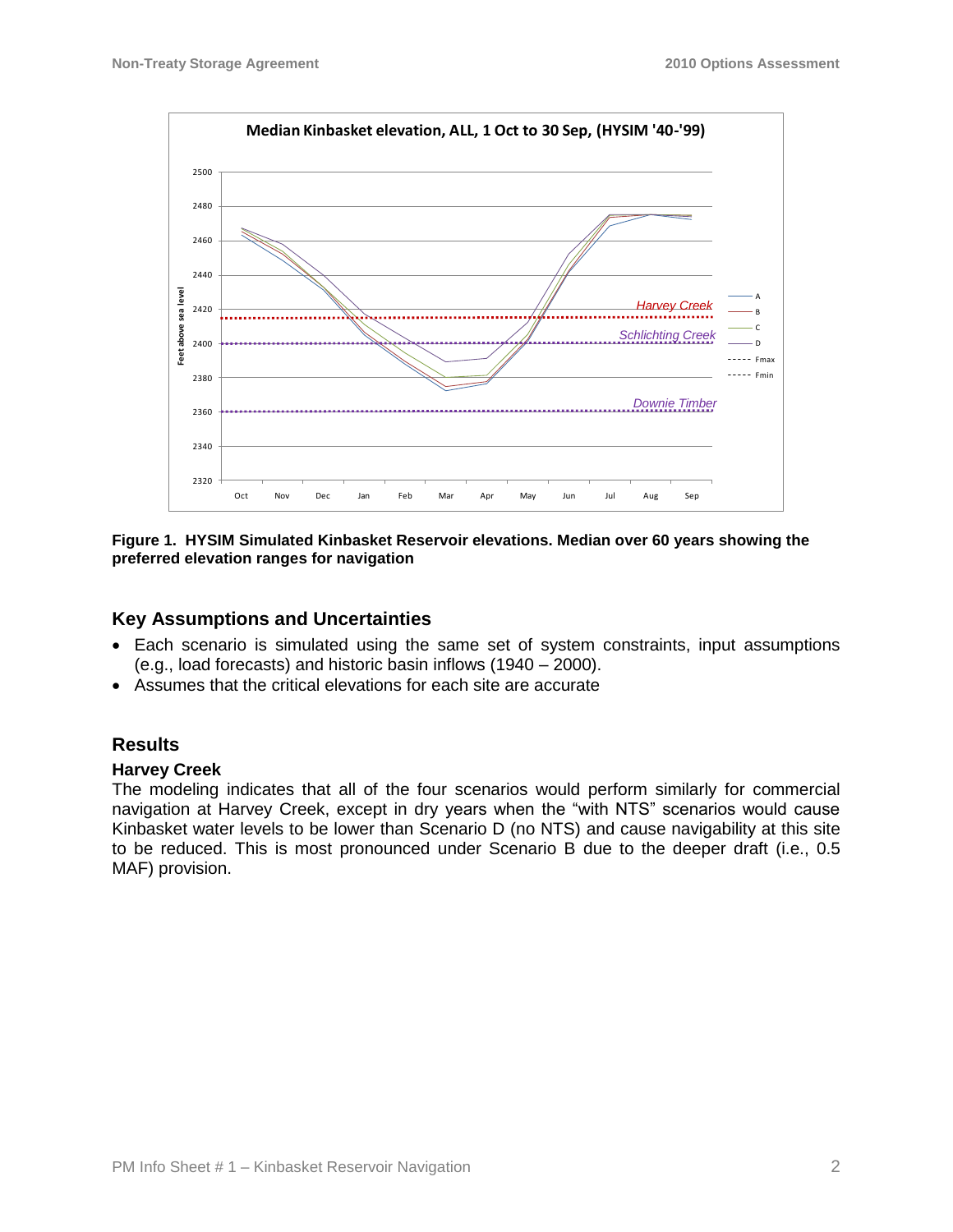

#### **Figure 2. Navigable Days at Harvey Creek – HYSIM Results for all NTS scenarios**

#### **Schlichting Creek**

The modeling indicates that Scenario D (no NTS) would perform slightly better than the "with NTS" scenarios (A, B, C) for navigation at the Schlichting Creek site. This would be most pronounced in dry years when utilization of the non-Treaty storage would cause the reservoir to be drafted deeper.

#### **Figure 3. Navigable Days at Schlichting Creek – HYSIM Results for all NTS scenarios**



#### **Downie Timber**

On average, Scenario D (no NTS) would perform significantly better than the "with NTS" scenarios (A, B, C) for navigation at the Downie Timber site.